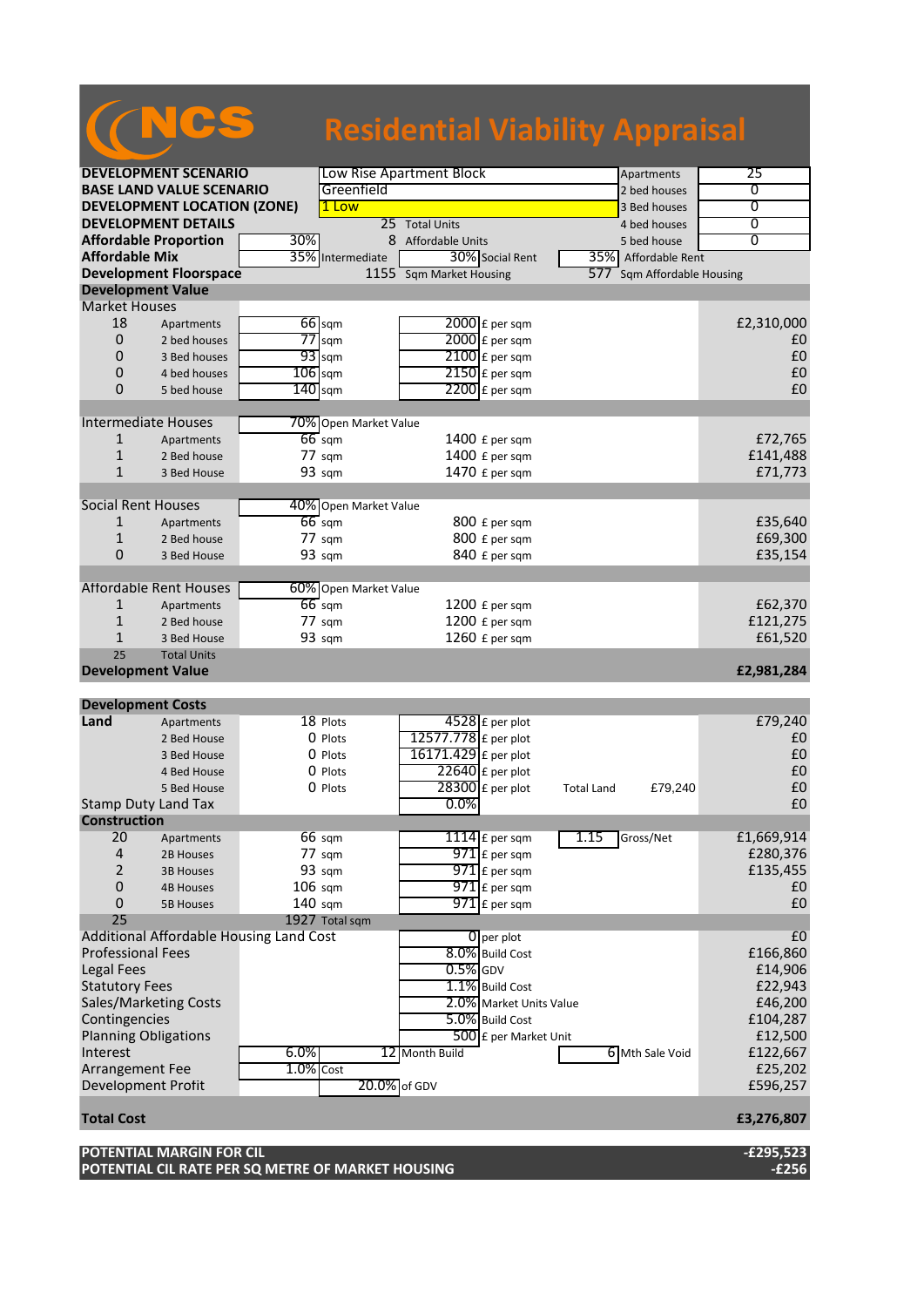## NCS **Residential Viability Appraisal**

| <b>DEVELOPMENT SCENARIO</b>        |                                         |           | Low Rise Apartment Block<br>Apartments |                         |                         |                   | 25                         |                |
|------------------------------------|-----------------------------------------|-----------|----------------------------------------|-------------------------|-------------------------|-------------------|----------------------------|----------------|
|                                    | <b>BASE LAND VALUE SCENARIO</b>         |           | Brownfield                             |                         |                         |                   | 2 bed houses               | 0              |
| <b>DEVELOPMENT LOCATION (ZONE)</b> |                                         |           | 1 Low<br>3 Bed houses                  |                         |                         |                   |                            | $\overline{0}$ |
| <b>DEVELOPMENT DETAILS</b>         |                                         |           |                                        | 25 Total Units          |                         |                   | 4 bed houses               | $\overline{0}$ |
|                                    | <b>Affordable Proportion</b>            | 30%       |                                        | 8 Affordable Units      |                         |                   | 5 bed house                | $\overline{0}$ |
| <b>Affordable Mix</b>              |                                         |           | 35% Intermediate                       |                         | 30% Social Rent         |                   | 35% Affordable Rent        |                |
|                                    | <b>Development Floorspace</b>           |           |                                        | 1155 Sqm Market Housing |                         |                   | 577 Sqm Affordable Housing |                |
| <b>Development Value</b>           |                                         |           |                                        |                         |                         |                   |                            |                |
| <b>Market Houses</b>               |                                         |           |                                        |                         |                         |                   |                            |                |
| 18                                 | Apartments                              |           | $66$ sqm                               |                         | 2000 £ per sqm          |                   |                            | £2,310,000     |
| 0                                  | 2 bed houses                            | 77        | sqm                                    |                         | 2000 £ per sqm          |                   |                            | £0             |
| 0                                  | 3 Bed houses                            |           | $93$ sqm                               |                         | $2100$ £ per sqm        |                   |                            | £0             |
|                                    |                                         |           |                                        |                         | $2150$ £ per sqm        |                   |                            | £0             |
| 0                                  | 4 bed houses                            | $106$ sqm |                                        |                         |                         |                   |                            | £0             |
| 0                                  | 5 bed house                             | $140$ sqm |                                        |                         | $2200$ £ per sqm        |                   |                            |                |
|                                    |                                         |           |                                        |                         |                         |                   |                            |                |
| <b>Intermediate Houses</b>         |                                         |           | 70% Open Market Value                  |                         |                         |                   |                            |                |
| $\mathbf{1}$                       | Apartments                              |           | $66$ sqm                               |                         | 1400 $f$ per sqm        |                   |                            | £72,765        |
| $\mathbf{1}$                       | 2 Bed house                             |           | 77 sqm                                 |                         | 1400 £ per sqm          |                   |                            | £141,488       |
| $\mathbf{1}$                       | 3 Bed House                             |           | 93 sqm                                 |                         | 1470 £ per sqm          |                   |                            | £71,773        |
|                                    |                                         |           |                                        |                         |                         |                   |                            |                |
| <b>Social Rent Houses</b>          |                                         |           | 40% Open Market Value                  |                         |                         |                   |                            |                |
| 1                                  | Apartments                              |           | $66$ sqm                               |                         | 800 £ per sqm           |                   |                            | £35,640        |
| $\mathbf{1}$                       | 2 Bed house                             |           | 77 sqm                                 |                         | 800 £ per sqm           |                   |                            | £69,300        |
| 0                                  | 3 Bed House                             |           | 93 sqm                                 |                         | 840 £ per sqm           |                   |                            | £35,154        |
|                                    |                                         |           |                                        |                         |                         |                   |                            |                |
|                                    | <b>Affordable Rent Houses</b>           |           | 60% Open Market Value                  |                         |                         |                   |                            |                |
| $\mathbf{1}$                       | Apartments                              |           | $66$ sqm                               |                         | $1200$ £ per sqm        |                   |                            | £62,370        |
| $\mathbf{1}$                       | 2 Bed house                             |           | 77 sqm                                 |                         | 1200 £ per sqm          |                   |                            | £121,275       |
| $\mathbf{1}$                       | 3 Bed House                             |           | 93 sqm                                 |                         | 1260 £ per sqm          |                   |                            | £61,520        |
| 25                                 | <b>Total Units</b>                      |           |                                        |                         |                         |                   |                            |                |
| <b>Development Value</b>           |                                         |           |                                        |                         |                         |                   |                            | £2,981,284     |
|                                    |                                         |           |                                        |                         |                         |                   |                            |                |
| <b>Development Costs</b>           |                                         |           |                                        |                         |                         |                   |                            |                |
| Land                               | Apartments                              |           | 18 Plots                               |                         | $7664$ £ per plot       |                   |                            | £134,120       |
|                                    | 2 Bed House                             |           | 0 Plots                                | 21288.889 £ per plot    |                         |                   |                            | £0             |
|                                    | 3 Bed House                             |           | 0 Plots                                | 27371.429 £ per plot    |                         |                   |                            | £0             |
|                                    | 4 Bed House                             |           | 0 Plots                                |                         | $38320$ £ per plot      |                   |                            | £0             |
|                                    |                                         |           |                                        |                         |                         |                   |                            | £0             |
|                                    | 5 Bed House                             |           | 0 Plots                                | 1.0%                    | 47900 £ per plot        | <b>Total Land</b> | £134,120                   |                |
| <b>Stamp Duty Land Tax</b>         |                                         |           |                                        |                         |                         |                   |                            | £1,341         |
| <b>Construction</b>                |                                         |           |                                        |                         |                         |                   |                            |                |
| 20                                 | Apartments                              |           | $66 \text{ sqm}$                       |                         | 1114 $f$ per sqm        | 1.15              | Gross/Net                  | £1,669,914     |
| 4                                  | 2B Houses                               |           | 77 sqm                                 |                         | 971 £ per sqm           |                   |                            | £280,376       |
| 2                                  | <b>3B Houses</b>                        |           | 93 sqm                                 |                         | $971$ $E$ per sqm       |                   |                            | £135,455       |
| 0                                  | <b>4B Houses</b>                        | $106$ sqm |                                        |                         | $971$ $E$ per sqm       |                   |                            | £0             |
| 0                                  | <b>5B Houses</b>                        | 140 sqm   |                                        |                         | $971$ E per sqm         |                   |                            | £0             |
| 25                                 |                                         |           | 1927 Total sqm                         |                         |                         |                   |                            |                |
|                                    | Additional Affordable Housing Land Cost |           |                                        |                         | $0$ per plot            |                   |                            | £0             |
| <b>Professional Fees</b>           |                                         |           |                                        |                         | 8.0% Build Cost         |                   |                            | £166,860       |
| <b>Legal Fees</b>                  |                                         |           |                                        | $0.5\%$ GDV             |                         |                   |                            | £14,906        |
| <b>Statutory Fees</b>              |                                         |           |                                        |                         | 1.1% Build Cost         |                   |                            | £22,943        |
|                                    | <b>Sales/Marketing Costs</b>            |           |                                        |                         | 2.0% Market Units Value |                   |                            | £46,200        |
| Contingencies                      |                                         |           |                                        |                         | 5.0% Build Cost         |                   |                            | £104,287       |
| <b>Planning Obligations</b>        |                                         |           |                                        |                         | 500 £ per Market Unit   |                   |                            | £12,500        |
|                                    |                                         | 6.0%      |                                        | 12 Month Build          |                         |                   | 6 Mth Sale Void            | £127,948       |
|                                    |                                         |           |                                        |                         |                         |                   |                            |                |
| Interest                           |                                         |           |                                        |                         |                         |                   |                            |                |
| Arrangement Fee                    |                                         | 1.0% Cost |                                        |                         |                         |                   |                            | £25,764        |
| Development Profit                 |                                         |           | 20.0% of GDV                           |                         |                         |                   |                            | £596,257       |
|                                    |                                         |           |                                        |                         |                         |                   |                            |                |
| <b>Total Cost</b>                  |                                         |           |                                        |                         |                         |                   |                            | £3,338,871     |
|                                    | <b>POTENTIAL MARGIN FOR CIL</b>         |           |                                        |                         |                         |                   |                            | $-£357,588$    |

**POTENTIAL CIL RATE PER SQ METRE OF MARKET HOUSING -£310**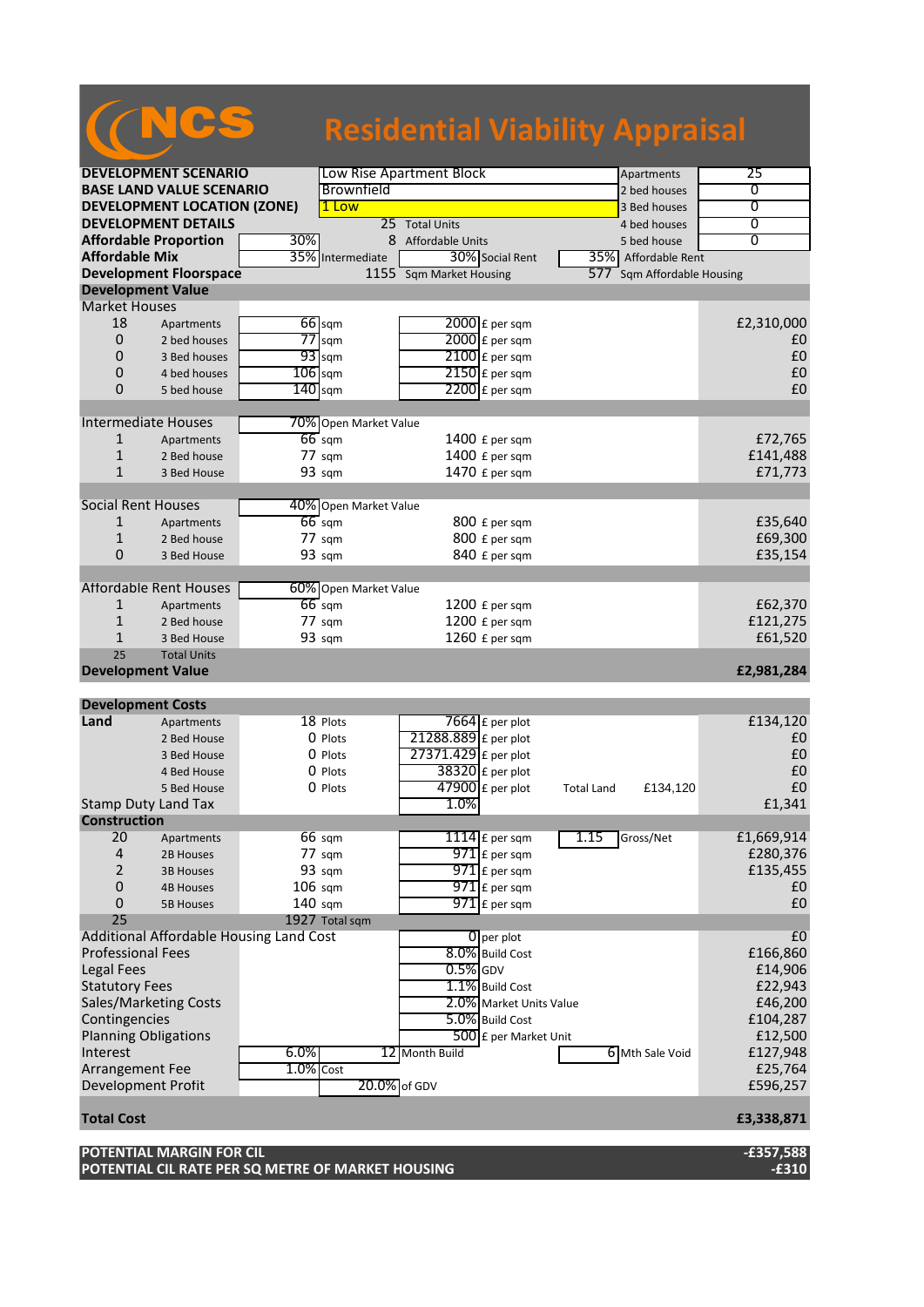|                           |                                         |              |                          | <b>Residential Viability Appraisal</b> |                               |                     |
|---------------------------|-----------------------------------------|--------------|--------------------------|----------------------------------------|-------------------------------|---------------------|
|                           |                                         |              |                          |                                        |                               |                     |
|                           | <b>DEVELOPMENT SCENARIO</b>             |              |                          | Low Rise Apartment Block               | Apartments                    | 25                  |
|                           | <b>BASE LAND VALUE SCENARIO</b>         |              | <b>Market Comparable</b> |                                        | 2 bed houses                  | 0                   |
|                           | <b>DEVELOPMENT LOCATION (ZONE)</b>      |              | 1 Low                    | $\overline{0}$                         |                               |                     |
|                           | <b>DEVELOPMENT DETAILS</b>              |              |                          | 0                                      |                               |                     |
|                           | <b>Affordable Proportion</b>            | 30%          | 8                        | 25 Total Units<br>Affordable Units     | 4 bed houses<br>5 bed house   | 0                   |
| <b>Affordable Mix</b>     |                                         |              | 35% Intermediate         | 30% Social Rent                        | 35% Affordable Rent           |                     |
|                           | <b>Development Floorspace</b>           |              |                          | 1155 Sqm Market Housing                | Sqm Affordable Housing<br>577 |                     |
| <b>Development Value</b>  |                                         |              |                          |                                        |                               |                     |
| <b>Market Houses</b>      |                                         |              |                          |                                        |                               |                     |
| 18                        | Apartments                              |              | 66 sqm                   | 2000 £ per sqm                         |                               | £2,310,000          |
| 0                         | 2 bed houses                            |              | $77$ sqm                 | 2000 £ per sqm                         |                               | £0                  |
| 0                         | 3 Bed houses                            |              | $93$ sqm                 | $2100$ £ per sqm                       |                               | £0                  |
| 0                         | 4 bed houses                            | $106$ sqm    |                          | 2150 £ per sqm                         |                               | £0                  |
| $\Omega$                  | 5 bed house                             | $140$ sqm    |                          | $2200$ £ per sqm                       |                               | £0                  |
|                           |                                         |              |                          |                                        |                               |                     |
|                           | <b>Intermediate Houses</b>              |              | 70% Open Market Value    |                                        |                               |                     |
| $\mathbf{1}$              | Apartments                              |              | $66$ sqm                 | 1400 $f$ per sqm                       |                               | £72,765             |
| 1                         | 2 Bed house                             |              | $77 \text{ sqm}$         | 1400 £ per sqm                         |                               | £141,488            |
| $\mathbf{1}$              | 3 Bed House                             |              | 93 sqm                   | 1470 £ per sqm                         |                               | £71,773             |
|                           |                                         |              |                          |                                        |                               |                     |
| <b>Social Rent Houses</b> |                                         |              | 40% Open Market Value    |                                        |                               |                     |
| 1                         | Apartments                              |              | $66$ sqm                 | 800 £ per sqm                          |                               | £35,640             |
| 1                         | 2 Bed house                             |              | 77 sqm                   | 800 £ per sqm                          |                               | £69,300             |
| $\overline{0}$            | 3 Bed House                             |              | 93 sqm                   | 840 £ per sqm                          |                               | £35,154             |
|                           |                                         |              |                          |                                        |                               |                     |
|                           | <b>Affordable Rent Houses</b>           |              | 60% Open Market Value    |                                        |                               |                     |
| 1                         | Apartments                              |              | $66$ sqm                 | $1200$ £ per sqm                       |                               | £62,370             |
| 1                         | 2 Bed house                             |              | $77 \text{ sqm}$         | 1200 £ per sqm                         |                               | £121,275            |
| $\mathbf{1}$              | 3 Bed House                             |              | 93 sqm                   | 1260 £ per sqm                         |                               | £61,520             |
| 25                        | <b>Total Units</b>                      |              |                          |                                        |                               |                     |
| <b>Development Value</b>  |                                         |              |                          |                                        |                               | £2,981,284          |
|                           |                                         |              |                          |                                        |                               |                     |
| <b>Development Costs</b>  |                                         |              |                          |                                        |                               |                     |
| Land                      | Apartments                              |              | 18 Plots                 | 8000 £ per plot                        |                               | £140,000            |
|                           | 2 Bed House                             |              | 0 Plots                  | 22222.222 £ per plot                   |                               | £0                  |
|                           | 3 Bed House                             |              | 0 Plots                  | 28571.429 £ per plot                   |                               | £0                  |
|                           | 4 Bed House                             |              | 0 Plots                  | $40000$ £ per plot                     |                               | £0                  |
|                           | 5 Bed House                             |              | 0 Plots                  | $50000$ £ per plot                     | £140,000<br><b>Total Land</b> | $\pmb{\text{f0}}$   |
| <b>Construction</b>       | <b>Stamp Duty Land Tax</b>              |              |                          | 1.0%                                   |                               | £1,400              |
|                           |                                         |              |                          |                                        |                               |                     |
| 20                        | Apartments                              |              | 66 sqm                   | $1114$ $E$ per sqm                     | 1.15<br>Gross/Net             | £1,669,914          |
| 4                         | 2B Houses                               |              | 77 sqm                   | $971$ $E$ per sqm                      |                               | £280,376            |
| 2                         | <b>3B Houses</b>                        |              | 93 sqm                   | $971$ $E$ per sqm                      |                               | £135,455            |
| $\mathbf 0$               | <b>4B Houses</b>                        | 106 sqm      |                          | $971$ $E$ per sqm<br>$971$ E per sqm   |                               | £0<br>£0            |
| 0<br>25                   | <b>5B Houses</b>                        | $140$ sqm    | 1927 Total sqm           |                                        |                               |                     |
|                           | Additional Affordable Housing Land Cost |              |                          | $0$ per plot                           |                               | £0                  |
| <b>Professional Fees</b>  |                                         |              |                          | 8.0% Build Cost                        |                               | £166,860            |
| Legal Fees                |                                         |              |                          | $0.5\%$ GDV                            |                               | £14,906             |
| <b>Statutory Fees</b>     |                                         |              |                          | 1.1% Build Cost                        |                               | £22,943             |
|                           | Sales/Marketing Costs                   |              |                          | 2.0% Market Units Value                |                               | £46,200             |
|                           |                                         |              |                          |                                        |                               |                     |
| Contingencies             |                                         |              |                          | 5.0% Build Cost                        |                               | £104,287            |
| Interest                  | <b>Planning Obligations</b>             | 6.0%         |                          | 500 £ per Market Unit                  | 6 Mth Sale Void               | £12,500             |
| Arrangement Fee           |                                         | $1.0\%$ Cost |                          | 12 Month Build                         |                               | £128,506<br>£25,823 |
| Development Profit        |                                         |              | 20.0% of GDV             |                                        |                               | £596,257            |
|                           |                                         |              |                          |                                        |                               |                     |

### **Total Cost £3,345,427**

### **POTENTIAL MARGIN FOR CIL -£364,144 POTENTIAL CIL RATE PER SQ METRE OF MARKET HOUSING -£315**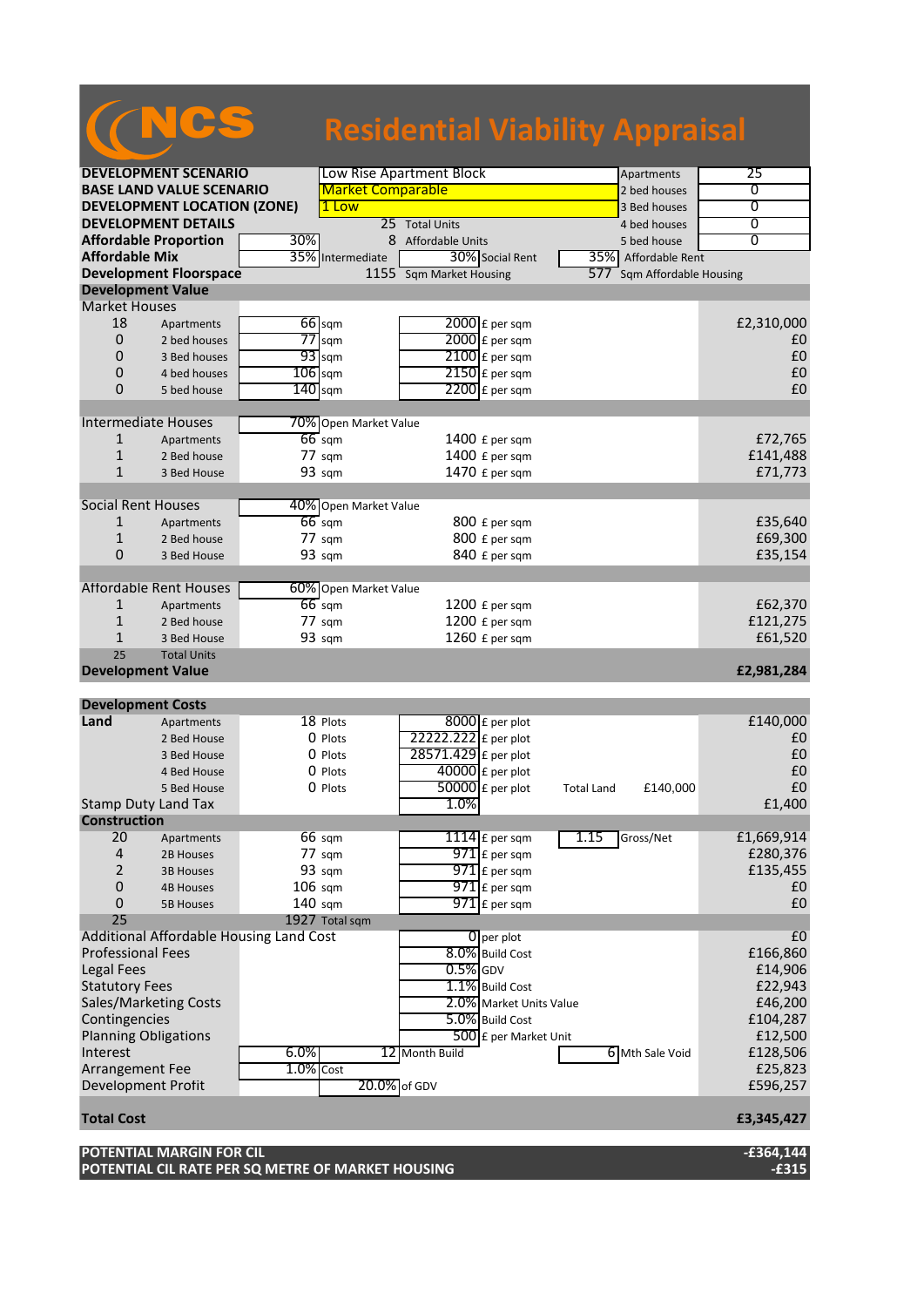|                                |                                    |                                         |                                  | <b>Residential Viability Appraisal</b> |                               |                   |                        |                   |
|--------------------------------|------------------------------------|-----------------------------------------|----------------------------------|----------------------------------------|-------------------------------|-------------------|------------------------|-------------------|
|                                |                                    |                                         |                                  |                                        |                               |                   |                        |                   |
|                                | <b>DEVELOPMENT SCENARIO</b>        |                                         |                                  | Low Rise Apartment Block               |                               |                   | Apartments             | 25                |
|                                | <b>BASE LAND VALUE SCENARIO</b>    |                                         | Greenfield                       |                                        |                               |                   | 2 bed houses           | 0                 |
|                                | <b>DEVELOPMENT LOCATION (ZONE)</b> |                                         | 2 Medium                         |                                        |                               |                   | 3 Bed houses           | 0                 |
|                                | <b>DEVELOPMENT DETAILS</b>         |                                         |                                  | 25 Total Units                         |                               |                   | 4 bed houses           | 0                 |
|                                | <b>Affordable Proportion</b>       | 30%                                     | 8                                | Affordable Units                       |                               |                   | 5 bed house            | $\overline{0}$    |
| <b>Affordable Mix</b>          |                                    |                                         | 35% Intermediate                 |                                        | 30% Social Rent               |                   | 35% Affordable Rent    |                   |
|                                | <b>Development Floorspace</b>      |                                         | $1155$ <sup><math>-</math></sup> | <b>Sqm Market Housing</b>              |                               | 577               | Sqm Affordable Housing |                   |
| <b>Development Value</b>       |                                    |                                         |                                  |                                        |                               |                   |                        |                   |
| <b>Market Houses</b>           |                                    |                                         |                                  |                                        |                               |                   |                        |                   |
| 18                             | Apartments                         | $66$ sqm                                |                                  |                                        | $2700$ £ per sqm              |                   |                        | £3,118,500        |
| $\mathbf{0}$                   | 2 bed houses                       | $77$ sqm                                |                                  |                                        | $2700$ £ per sqm              |                   |                        | £0                |
| 0                              | 3 Bed houses                       | $93$ sqm                                |                                  |                                        | $2775$ $E$ per sqm            |                   |                        | £0                |
| 0                              | 4 bed houses                       | $106$ sqm                               |                                  |                                        | 2900 £ per sqm                |                   |                        | £0                |
| $\Omega$                       | 5 bed house                        | $140$ sqm                               |                                  |                                        | $3015$ £ per sqm              |                   |                        | £0                |
| <b>Intermediate Houses</b>     |                                    |                                         | 70% Open Market Value            |                                        |                               |                   |                        |                   |
| $\mathbf{1}$                   | Apartments                         | $66$ sqm                                |                                  |                                        | 1890 £ per sqm                |                   |                        | £98,233           |
| $\mathbf{1}$                   | 2 Bed house                        | 77 sqm                                  |                                  |                                        | 1890 £ per sqm                |                   |                        | £191,008          |
| $\mathbf{1}$                   | 3 Bed House                        | 93 sqm                                  |                                  |                                        | 1942.5 £ per sqm              |                   |                        | £94,843           |
| <b>Social Rent Houses</b>      |                                    |                                         | 40% Open Market Value            |                                        |                               |                   |                        |                   |
| 1                              | Apartments                         | $66$ sqm                                |                                  |                                        | 1080 £ per sqm                |                   |                        | £48,114           |
| $\mathbf{1}$                   | 2 Bed house                        | 77 sqm                                  |                                  |                                        | 1080 £ per sqm                |                   |                        | £93,555           |
| $\mathbf{0}$                   | 3 Bed House                        | 93 sqm                                  |                                  |                                        | 1110 £ per sqm                |                   |                        | £46,454           |
|                                |                                    |                                         |                                  |                                        |                               |                   |                        |                   |
|                                | <b>Affordable Rent Houses</b>      |                                         | 60% Open Market Value            |                                        |                               |                   |                        |                   |
| 1                              | Apartments                         | $66$ sqm                                |                                  |                                        | 1620 £ per sqm                |                   |                        | £84,200           |
| $\mathbf{1}$                   | 2 Bed house                        | $77 \text{ sqm}$                        |                                  |                                        | 1620 £ per sqm                |                   |                        | £163,721          |
| $\mathbf{1}$                   | 3 Bed House                        | 93 sqm                                  |                                  |                                        | 1665 £ per sqm                |                   |                        | £81,294           |
| 25<br><b>Development Value</b> | <b>Total Units</b>                 |                                         |                                  |                                        |                               |                   |                        | £4,019,920        |
| <b>Development Costs</b>       |                                    |                                         |                                  |                                        |                               |                   |                        |                   |
| Land                           | Apartments                         | 18 Plots                                |                                  |                                        | 13604 £ per plot              |                   |                        | £238,070          |
|                                | 2 Bed House                        | 0 Plots                                 |                                  | 37788.889 £ per plot                   |                               |                   |                        | £0                |
|                                | 3 Bed House                        | 0 Plots                                 |                                  | 48371.429 £ per plot                   |                               |                   |                        | £0                |
|                                | 4 Bed House                        | 0 Plots                                 |                                  |                                        | $67720$ £ per plot            |                   |                        | £0                |
|                                | 5 Bed House                        | 0 Plots                                 |                                  |                                        | $\overline{84650}$ £ per plot | <b>Total Land</b> | £238,070               | $\pmb{\text{f0}}$ |
|                                |                                    |                                         |                                  | 1.0%                                   |                               |                   |                        | £2,381            |
| <b>Construction</b>            | Stamp Duty Land Tax                |                                         |                                  |                                        |                               |                   |                        |                   |
| 20                             | Apartments                         | $66 \text{ sqm}$                        |                                  |                                        | $1114$ $E$ per sqm            | 1.15              | Gross/Net              | £1,669,914        |
| $\overline{a}$                 | 2B Houses                          | 77 sqm                                  |                                  |                                        | $971$ £ per sqm               |                   |                        | £280,376          |
| 2                              | <b>3B Houses</b>                   | 93 sqm                                  |                                  |                                        | $971$ $E$ per sqm             |                   |                        | £135,455          |
| $\mathbf 0$                    | <b>4B Houses</b>                   | $106$ sqm                               |                                  |                                        | $971$ $E$ per sqm             |                   |                        | £0                |
| 0                              | <b>5B Houses</b>                   | $140$ sqm                               |                                  |                                        | $971$ E per sqm               |                   |                        | £0                |
| 25                             |                                    | 1927 Total sqm                          |                                  |                                        |                               |                   |                        |                   |
|                                |                                    | Additional Affordable Housing Land Cost |                                  | 11337 per plot                         |                               |                   |                        | £85,025           |
| <b>Professional Fees</b>       |                                    |                                         |                                  |                                        | 8.0% Build Cost               |                   |                        | £166,860          |
| <b>Legal Fees</b>              |                                    |                                         |                                  | $0.5%$ GDV                             |                               |                   |                        | £20,100           |
| <b>Statutory Fees</b>          |                                    |                                         |                                  |                                        | 1.1% Build Cost               |                   |                        | £22,943           |
|                                | Sales/Marketing Costs              |                                         |                                  |                                        | 2.0% Market Units Value       |                   |                        | £62,370           |
| Contingencies                  |                                    |                                         |                                  |                                        | 5.0% Build Cost               |                   |                        | £108,538          |
| <b>Planning Obligations</b>    |                                    |                                         |                                  |                                        | 500 £ per Market Unit         |                   |                        | £12,500           |
| Interest                       |                                    | 6.0%                                    |                                  | 12 Month Build                         |                               |                   | 6 Mth Sale Void        | £143,006          |
| Arrangement Fee                |                                    | $1.0\%$ Cost                            |                                  |                                        |                               |                   |                        | £27,920           |
| <b>Development Profit</b>      |                                    |                                         | 20.0% of GDV                     |                                        |                               |                   |                        | £803,984          |
| <b>Total Cost</b>              |                                    |                                         |                                  |                                        |                               |                   |                        | £3,779,441        |
|                                |                                    |                                         |                                  |                                        |                               |                   |                        |                   |

**POTENTIAL MARGIN FOR CIL £240,479 POTENTIAL CIL RATE PER SQ METRE OF MARKET HOUSING £208**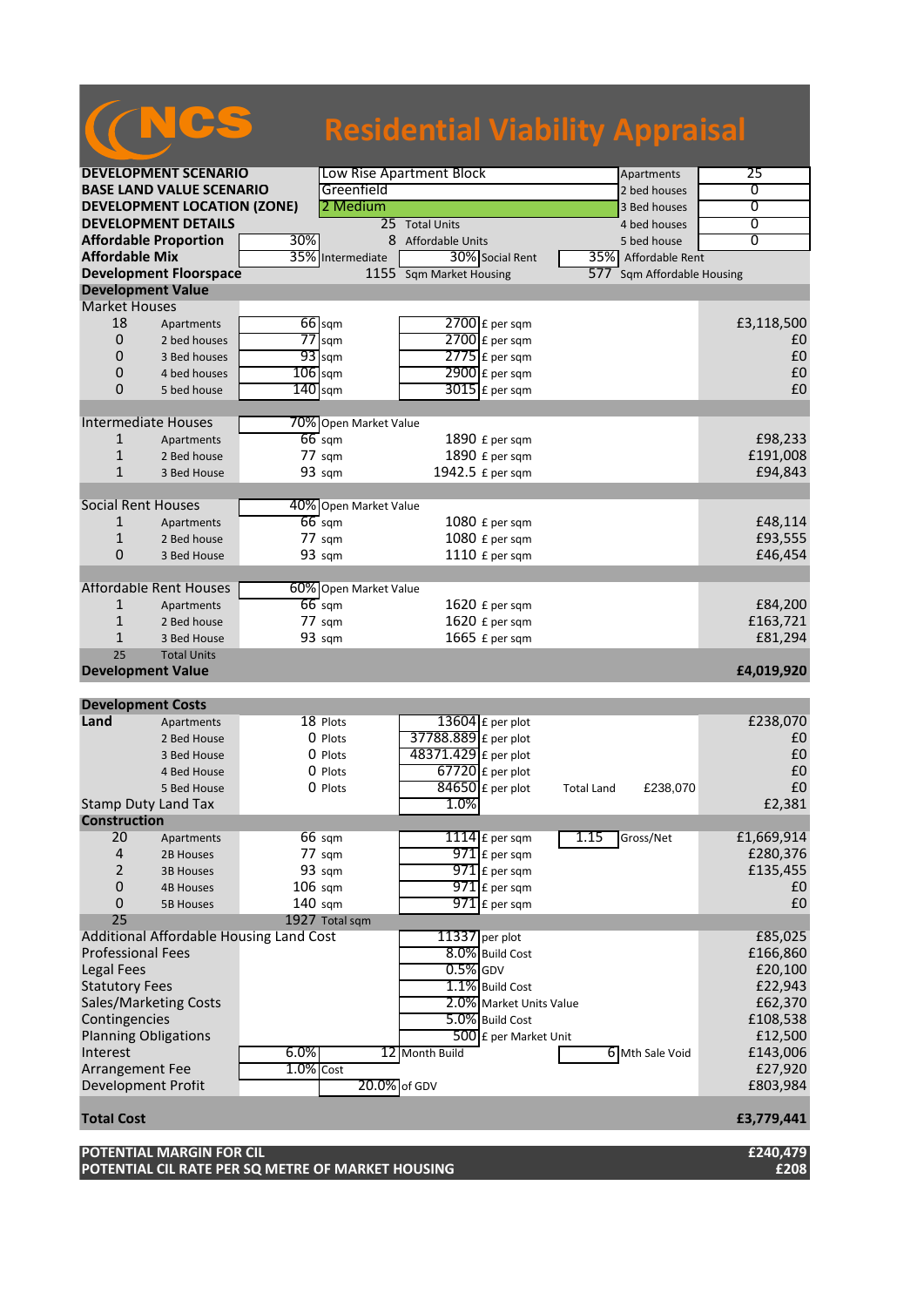|                                                      |                  | <b>Residential Viability Appraisal</b> |                               |                |
|------------------------------------------------------|------------------|----------------------------------------|-------------------------------|----------------|
|                                                      |                  |                                        |                               |                |
| <b>DEVELOPMENT SCENARIO</b>                          |                  | Low Rise Apartment Block               | 25                            |                |
| <b>BASE LAND VALUE SCENARIO</b>                      |                  | Brownfield                             | 2 bed houses                  | 0              |
| <b>DEVELOPMENT LOCATION (ZONE)</b>                   |                  | 2 Medium                               | 3 Bed houses                  | $\overline{0}$ |
| <b>DEVELOPMENT DETAILS</b>                           |                  | 25 Total Units                         | 4 bed houses                  | 0              |
| <b>Affordable Proportion</b>                         | 30%              | 8 Affordable Units                     | 5 bed house                   | $\overline{0}$ |
| <b>Affordable Mix</b>                                | 35%              | 30% Social Rent<br>Intermediate        | 35% Affordable Rent           |                |
| <b>Development Floorspace</b>                        |                  | 1155 Sqm Market Housing                | Sqm Affordable Housing<br>577 |                |
| <b>Development Value</b>                             |                  |                                        |                               |                |
| <b>Market Houses</b>                                 |                  |                                        |                               |                |
| 18<br>Apartments                                     | 66 sqm           | $2700$ £ per sqm                       |                               | £3,118,500     |
| $\overline{0}$<br>2 bed houses                       | $77$ sqm         | 2700 £ per sqm                         |                               | £0             |
| $\mathbf 0$<br>3 Bed houses                          | $93$ sqm         | $2775$ $E$ per sqm                     |                               | £0             |
| 0<br>4 bed houses                                    | $106$ sqm        | $2900$ £ per sqm                       |                               | £0             |
| 0<br>5 bed house                                     | $140$ sqm        | $3015$ $E$ per sqm                     |                               | £0             |
|                                                      |                  |                                        |                               |                |
| <b>Intermediate Houses</b>                           |                  | 70% Open Market Value                  |                               |                |
| $\mathbf{1}$<br>Apartments                           | $66$ sqm         | 1890 £ per sqm                         |                               | £98,233        |
| $\mathbf{1}$<br>2 Bed house                          | 77 sqm           | 1890 £ per sqm                         |                               | £191,008       |
| $\mathbf{1}$<br>3 Bed House                          | 93 sqm           | 1942.5 £ per sqm                       |                               | £94,843        |
| <b>Social Rent Houses</b>                            |                  | 40% Open Market Value                  |                               |                |
| 1<br>Apartments                                      | $66$ sqm         | 1080 £ per sqm                         |                               | £48,114        |
| $\mathbf{1}$<br>2 Bed house                          | 77 sqm           | 1080 £ per sqm                         |                               | £93,555        |
| $\overline{0}$<br>3 Bed House                        | 93 sqm           | 1110 £ per sqm                         |                               | £46,454        |
|                                                      |                  |                                        |                               |                |
| <b>Affordable Rent Houses</b>                        |                  | 60% Open Market Value                  |                               |                |
| 1<br>Apartments                                      | $66$ sqm         | 1620 £ per sqm                         |                               | £84,200        |
| $\mathbf{1}$<br>2 Bed house                          | $77 \text{ sqm}$ | 1620 £ per sqm                         |                               | £163,721       |
| $\mathbf{1}$<br>3 Bed House                          | 93 sqm           | 1665 £ per sqm                         |                               | £81,294        |
| 25<br><b>Total Units</b><br><b>Development Value</b> |                  |                                        |                               |                |
|                                                      |                  |                                        |                               | £4,019,920     |
| <b>Development Costs</b>                             |                  |                                        |                               |                |
| Land<br>Apartments                                   | 18 Plots         | $16740$ £ per plot                     |                               | £292,950       |
| 2 Bed House                                          | 0 Plots          | $46500$ £ per plot                     |                               | £0             |
| 3 Bed House                                          | 0 Plots          | 59785.714 £ per plot                   |                               | £0             |
| 4 Bed House                                          | 0 Plots          | $83700$ £ per plot                     |                               | £0             |
| 5 Bed House                                          | 0 Plots          | $\overline{104625}$ £ per plot         | £292,950<br><b>Total Land</b> | £0             |
| Stamp Duty Land Tax                                  |                  | 3.0%                                   |                               | £8,789         |
| <b>Construction</b>                                  |                  |                                        |                               |                |
| 20<br>Apartments                                     | 66 sqm           | $1114$ $E$ per sqm                     | 1.15<br>Gross/Net             | £1,669,914     |
| 4<br>2B Houses                                       | 77 sqm           | $971$ $E$ per sqm                      |                               | £280,376       |
| $\overline{2}$<br><b>3B Houses</b>                   | 93 sqm           | $971$ £ per sqm                        |                               | £135,455       |
| $\pmb{0}$<br><b>4B Houses</b>                        | $106$ sqm        | $971$ $E$ per sqm                      |                               | £0             |
| 0<br><b>5B Houses</b>                                | $140$ sqm        | $971$ £ per sqm                        |                               | £0             |
| 25                                                   | 1927 Total sqm   |                                        |                               |                |
| Additional Affordable Housing Land Cost              |                  | $13950$ per plot                       |                               | £104,625       |
| <b>Professional Fees</b>                             |                  | 8.0% Build Cost                        |                               | £166,860       |
| Legal Fees                                           |                  | $0.5\%$ GDV                            |                               | £20,100        |
| <b>Statutory Fees</b>                                |                  | 1.1% Build Cost                        |                               | £22,943        |
| Sales/Marketing Costs                                |                  | 2.0% Market Units Value                |                               | £62,370        |
| Contingencies                                        |                  | 5.0% Build Cost                        |                               | £109,518       |
| <b>Planning Obligations</b>                          |                  | 500 £ per Market Unit                  |                               | £12,500        |
| Interest                                             | 6.0%             | 12 Month Build                         | 6 Mth Sale Void               | £149,729       |
| Arrangement Fee                                      | $1.0\%$ Cost     |                                        |                               | £28,739        |
| Development Profit                                   |                  | 20.0% of GDV                           |                               | £803,984       |
| <b>Total Cost</b>                                    |                  |                                        |                               | £3,868,851     |

**POTENTIAL MARGIN FOR CIL £151,069 POTENTIAL CIL RATE PER SQ METRE OF MARKET HOUSING £131**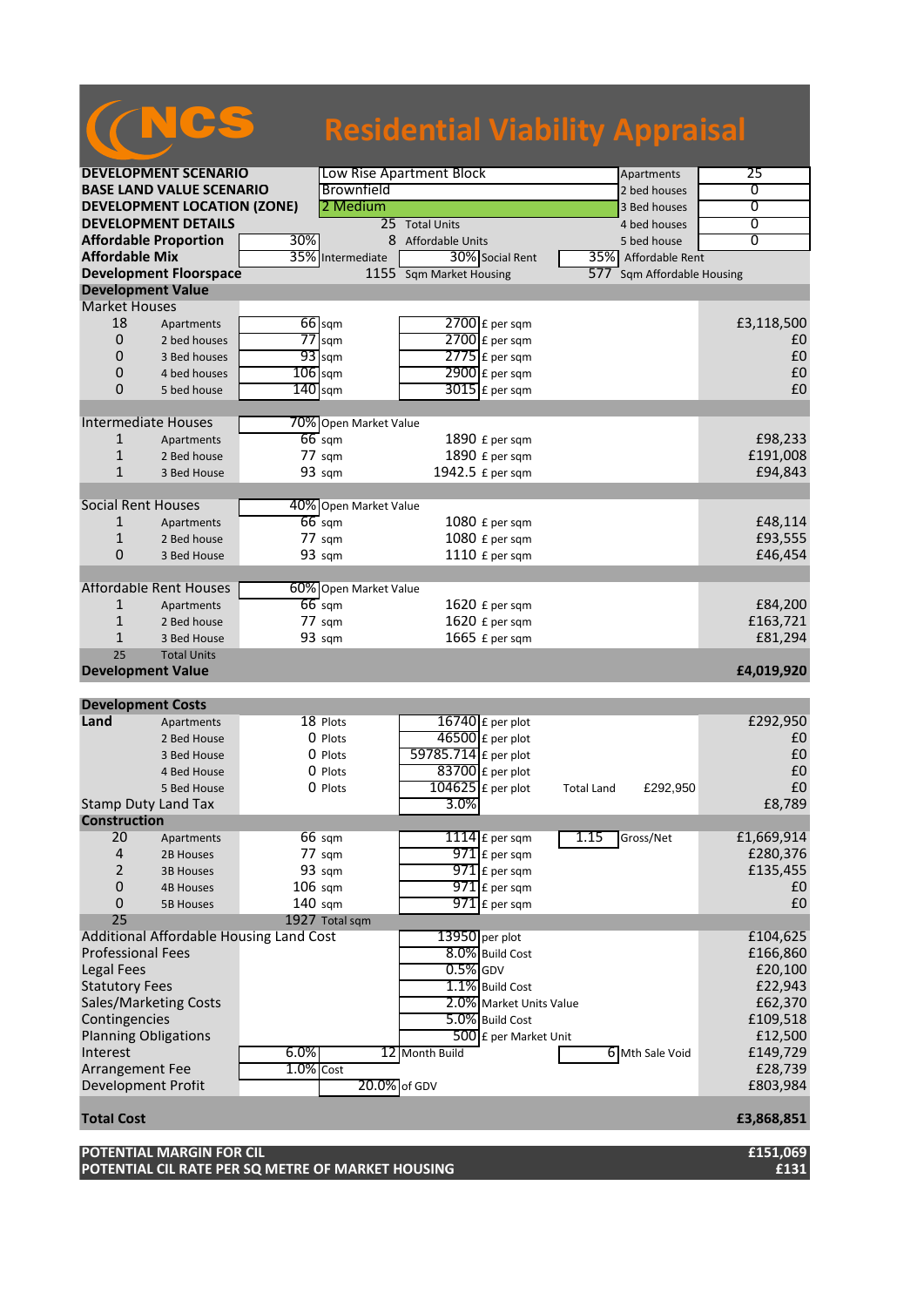|                             |                                    |                                         | <b>Residential Viability Appraisal</b> |                         |                        |                   |
|-----------------------------|------------------------------------|-----------------------------------------|----------------------------------------|-------------------------|------------------------|-------------------|
|                             |                                    |                                         |                                        |                         |                        |                   |
|                             | <b>DEVELOPMENT SCENARIO</b>        |                                         | Low Rise Apartment Block               |                         | Apartments             | 25                |
|                             | <b>BASE LAND VALUE SCENARIO</b>    |                                         | <b>Market Comparable</b>               |                         | 2 bed houses           | 0                 |
|                             | <b>DEVELOPMENT LOCATION (ZONE)</b> |                                         | 2 Medium                               |                         | 3 Bed houses           | $\overline{0}$    |
|                             | <b>DEVELOPMENT DETAILS</b>         |                                         | 25 Total Units                         |                         | 4 bed houses           | 0                 |
|                             | <b>Affordable Proportion</b>       | 30%                                     | 8 Affordable Units                     |                         | 5 bed house            | $\overline{0}$    |
| <b>Affordable Mix</b>       |                                    | 35%                                     | Intermediate                           | 30% Social Rent         | 35% Affordable Rent    |                   |
|                             | <b>Development Floorspace</b>      |                                         | 1155 Sqm Market Housing                | 577                     | Sqm Affordable Housing |                   |
| <b>Development Value</b>    |                                    |                                         |                                        |                         |                        |                   |
| <b>Market Houses</b>        |                                    |                                         |                                        |                         |                        |                   |
| 18                          | Apartments                         | $66$ sqm                                |                                        | $2700$ £ per sqm        |                        | £3,118,500        |
| $\overline{0}$              | 2 bed houses                       | $77$ sqm                                | 2700 £ per sqm                         |                         |                        | £0                |
| 0                           | 3 Bed houses                       | $93$ sqm                                | $2775$ $E$ per sqm                     |                         |                        | £0                |
| 0                           | 4 bed houses                       | $106$ sqm                               | $2900 \text{ f}$ per sqm               |                         |                        | £0                |
| $\Omega$                    | 5 bed house                        | $140$ sqm                               | $3015$ £ per sqm                       |                         |                        | £0                |
|                             |                                    |                                         |                                        |                         |                        |                   |
| <b>Intermediate Houses</b>  |                                    |                                         | 70% Open Market Value                  |                         |                        |                   |
| $\mathbf{1}$                | Apartments                         | $66$ sqm                                | 1890 £ per sqm                         |                         |                        | £98,233           |
| $\mathbf{1}$                | 2 Bed house                        | $77 \text{ sqm}$                        | 1890 £ per sqm                         |                         |                        | £191,008          |
| $\mathbf{1}$                | 3 Bed House                        | 93 sqm                                  | 1942.5 £ per sqm                       |                         |                        | £94,843           |
| <b>Social Rent Houses</b>   |                                    |                                         | 40% Open Market Value                  |                         |                        |                   |
| 1                           | Apartments                         | $66$ sqm                                | 1080 £ per sqm                         |                         |                        | £48,114           |
| $\mathbf{1}$                | 2 Bed house                        | 77 sqm                                  | 1080 £ per sqm                         |                         |                        | £93,555           |
| $\overline{0}$              | 3 Bed House                        | 93 sqm                                  | 1110 £ per sqm                         |                         |                        | £46,454           |
|                             |                                    |                                         |                                        |                         |                        |                   |
|                             | <b>Affordable Rent Houses</b>      |                                         | 60% Open Market Value                  |                         |                        |                   |
| 1                           | Apartments                         | $66$ sqm                                | $1620$ £ per sqm                       |                         |                        | £84,200           |
| $\mathbf{1}$                | 2 Bed house                        | $77 \text{ sqm}$                        | 1620 £ per sqm                         |                         |                        | £163,721          |
| $\mathbf{1}$                | 3 Bed House                        | 93 sqm                                  | 1665 £ per sqm                         |                         |                        | £81,294           |
| 25                          | <b>Total Units</b>                 |                                         |                                        |                         |                        |                   |
| <b>Development Value</b>    |                                    |                                         |                                        |                         |                        | £4,019,920        |
| <b>Development Costs</b>    |                                    |                                         |                                        |                         |                        |                   |
| Land                        | Apartments                         | 18 Plots                                | 20000 £ per plot                       |                         |                        | £350,000          |
|                             | 2 Bed House                        | 0 Plots                                 | 55555.556 £ per plot                   |                         |                        | £0                |
|                             | 3 Bed House                        | 0 Plots                                 | 71428.571 $\epsilon$ per plot          |                         |                        | £0                |
|                             | 4 Bed House                        | 0 Plots                                 | $100000$ £ per plot                    |                         |                        | £0                |
|                             | 5 Bed House                        | 0 Plots                                 | $125000$ £ per plot                    | <b>Total Land</b>       | £350,000               | $\pmb{\text{f0}}$ |
| Stamp Duty Land Tax         |                                    |                                         | 3.0%                                   |                         |                        | £10,500           |
| <b>Construction</b>         |                                    |                                         |                                        |                         |                        |                   |
| 20                          | Apartments                         | $66 \text{ sqm}$                        | $1114$ $E$ per sqm                     | 1.15                    | Gross/Net              | £1,669,914        |
| 4                           | 2B Houses                          | 77 sqm                                  |                                        | $971$ $E$ per sqm       |                        | £280,376          |
| $\overline{2}$              | <b>3B Houses</b>                   | 93 sqm                                  |                                        | $971$ £ per sqm         |                        | £135,455          |
| $\pmb{0}$                   | <b>4B Houses</b>                   | $106$ sqm                               |                                        | $971$ $E$ per sqm       |                        | £0                |
| 0                           | <b>5B Houses</b>                   | 140 sqm                                 |                                        | $971$ $E$ per sqm       |                        | £0                |
| 25                          |                                    | 1927 Total sqm                          |                                        |                         |                        |                   |
|                             |                                    | Additional Affordable Housing Land Cost | 16667 per plot                         |                         |                        | £125,000          |
| <b>Professional Fees</b>    |                                    |                                         |                                        | 8.0% Build Cost         |                        | £166,860          |
| Legal Fees                  |                                    |                                         | $0.5\%$ GDV                            |                         |                        | £20,100           |
| <b>Statutory Fees</b>       |                                    |                                         |                                        | 1.1% Build Cost         |                        | £22,943           |
|                             | Sales/Marketing Costs              |                                         |                                        | 2.0% Market Units Value |                        | £62,370           |
| Contingencies               |                                    |                                         |                                        | 5.0% Build Cost         |                        | £110,537          |
| <b>Planning Obligations</b> |                                    |                                         |                                        | 500 £ per Market Unit   |                        | £12,500           |
| Interest                    |                                    | 6.0%                                    | 12 Month Build                         |                         | 6 Mth Sale Void        | £156,253          |
| Arrangement Fee             |                                    | $1.0\%$ Cost                            |                                        |                         |                        | £29,541           |
| Development Profit          |                                    |                                         | 20.0% of GDV                           |                         |                        | £803,984          |
| <b>Total Cost</b>           |                                    |                                         |                                        |                         |                        | £3,956,332        |

**POTENTIAL MARGIN FOR CIL £63,588 POTENTIAL CIL RATE PER SQ METRE OF MARKET HOUSING £55**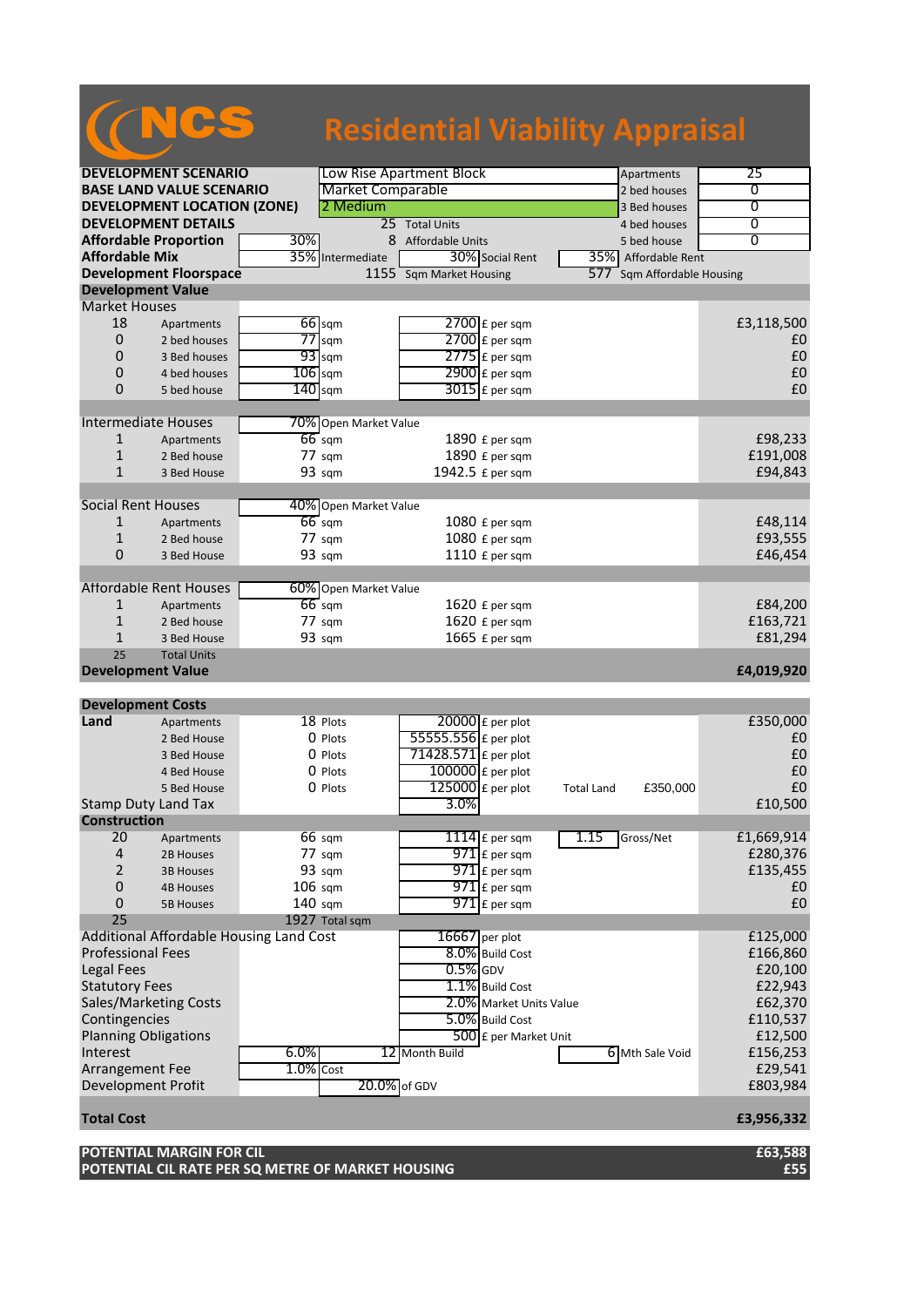|                           |                                         |                  |                       |                                |                         | <b>Residential Viability Appraisal</b> |                |
|---------------------------|-----------------------------------------|------------------|-----------------------|--------------------------------|-------------------------|----------------------------------------|----------------|
|                           | <b>DEVELOPMENT SCENARIO</b>             |                  |                       | Low Rise Apartment Block       |                         | Apartments                             | 25             |
|                           | <b>BASE LAND VALUE SCENARIO</b>         |                  | Greenfield            |                                |                         | 2 bed houses                           | 0              |
|                           | <b>DEVELOPMENT LOCATION (ZONE)</b>      |                  |                       |                                |                         |                                        | $\overline{0}$ |
|                           |                                         |                  | 3 High                |                                |                         | 3 Bed houses                           |                |
|                           | <b>DEVELOPMENT DETAILS</b>              |                  |                       | 25 Total Units                 |                         | 4 bed houses                           | 0              |
|                           | <b>Affordable Proportion</b>            | 30%              |                       | 8 Affordable Units             |                         | 5 bed house                            | $\overline{0}$ |
| <b>Affordable Mix</b>     |                                         |                  | 35% Intermediate      | 30% Social Rent                |                         | 35% Affordable Rent                    |                |
|                           | <b>Development Floorspace</b>           |                  |                       | 1155 Sqm Market Housing        |                         | 577<br>Sqm Affordable Housing          |                |
| <b>Development Value</b>  |                                         |                  |                       |                                |                         |                                        |                |
| <b>Market Houses</b>      |                                         |                  |                       |                                |                         |                                        |                |
| 18                        | Apartments                              | $66$ sqm         |                       | $3230$ £ per sqm               |                         |                                        | £3,730,650     |
| 0                         | 2 bed houses                            | $77$ sqm         |                       | 3120 £ per sqm                 |                         |                                        | £0             |
| 0                         | 3 Bed houses                            | $93$ sqm         |                       | $3015$ £ per sqm               |                         |                                        | £0             |
| 0                         | 4 bed houses                            | $106$ sqm        |                       | 2960 £ per sqm                 |                         |                                        | £0             |
| 0                         | 5 bed house                             | $140$ sqm        |                       | $2960$ £ per sqm               |                         |                                        | £0             |
|                           |                                         |                  |                       |                                |                         |                                        |                |
|                           |                                         |                  |                       |                                |                         |                                        |                |
|                           | <b>Intermediate Houses</b>              |                  | 70% Open Market Value |                                |                         |                                        |                |
| 1                         | Apartments                              | $66$ sqm         |                       | $2261$ £ per sqm               |                         |                                        | £117,515       |
| $\mathbf{1}$              | 2 Bed house                             | 77 sqm           |                       | 2184 £ per sqm                 |                         |                                        | £220,721       |
| $\mathbf{1}$              | 3 Bed House                             | 93 sqm           |                       | 2110.5 £ per sqm               |                         |                                        | £103,045       |
|                           |                                         |                  |                       |                                |                         |                                        |                |
| <b>Social Rent Houses</b> |                                         |                  | 40% Open Market Value |                                |                         |                                        |                |
| 1                         |                                         | $66$ sqm         |                       | 1292 £ per sqm                 |                         |                                        | £57,559        |
|                           | Apartments                              |                  |                       |                                |                         |                                        |                |
| 1                         | 2 Bed house                             | $77 \text{ sqm}$ |                       | 1248 £ per sqm                 |                         |                                        | £108,108       |
| 0                         | 3 Bed House                             | 93 sqm           |                       | 1206 £ per sqm                 |                         |                                        | £50,471        |
|                           |                                         |                  |                       |                                |                         |                                        |                |
|                           | <b>Affordable Rent Houses</b>           |                  | 60% Open Market Value |                                |                         |                                        |                |
| 1                         | Apartments                              | $66$ sqm         |                       | 1938 £ per sqm                 |                         |                                        | £100,728       |
| 1                         | 2 Bed house                             | $77 \text{ sqm}$ |                       | 1872 £ per sqm                 |                         |                                        | £189,189       |
| $\mathbf{1}$              | 3 Bed House                             | 93 sqm           |                       | 1809 £ per sqm                 |                         |                                        | £88,324        |
| 25                        | <b>Total Units</b>                      |                  |                       |                                |                         |                                        |                |
| <b>Development Value</b>  |                                         |                  |                       |                                |                         |                                        | £4,766,310     |
|                           |                                         |                  |                       |                                |                         |                                        |                |
|                           |                                         |                  |                       |                                |                         |                                        |                |
| <b>Development Costs</b>  |                                         |                  |                       |                                |                         |                                        |                |
| Land                      | Apartments                              | 18 Plots         |                       | $17700$ £ per plot             |                         |                                        | £309,750       |
|                           | 2 Bed House                             | 0 Plots          |                       | 49166.667 £ per plot           |                         |                                        | £0             |
|                           | 3 Bed House                             | 0 Plots          |                       | $63000$ £ per plot             |                         |                                        | £0             |
|                           | 4 Bed House                             | O Plots          |                       | $88200$ £ per plot             |                         |                                        | £0             |
|                           | 5 Bed House                             | 0 Plots          |                       | $\overline{110250}$ £ per plot |                         | £309,750<br><b>Total Land</b>          | £0             |
|                           | Stamp Duty Land Tax                     |                  |                       | 3.0%                           |                         |                                        | £9,293         |
| <b>Construction</b>       |                                         |                  |                       |                                |                         |                                        |                |
| 20                        |                                         | $66 \text{ sqm}$ |                       | $1114$ E per sqm               |                         | 1.15<br>Gross/Net                      | £1,669,914     |
|                           | Apartments                              |                  |                       |                                |                         |                                        |                |
| $\overline{4}$            | 2B Houses                               | 77 sqm           |                       | $971$ $E$ per sqm              |                         |                                        | £280,376       |
| 2                         | <b>3B Houses</b>                        | 93 sqm           |                       | $971$ $E$ per sqm              |                         |                                        | £135,455       |
| $\mathbf 0$               | <b>4B Houses</b>                        | $106$ sqm        |                       | $971$ $E$ per sqm              |                         |                                        | £0             |
| 0                         | <b>5B Houses</b>                        | $140$ sqm        |                       | $971$ $E$ per sqm              |                         |                                        | £0             |
| 25                        |                                         | 1927 Total sqm   |                       |                                |                         |                                        |                |
|                           | Additional Affordable Housing Land Cost |                  |                       | 14750 per plot                 |                         |                                        | £110,625       |
| <b>Professional Fees</b>  |                                         |                  |                       | 8.0% Build Cost                |                         |                                        | £166,860       |
| <b>Legal Fees</b>         |                                         |                  |                       | $0.5%$ GDV                     |                         |                                        | £23,832        |
| <b>Statutory Fees</b>     |                                         |                  |                       | 1.1% Build Cost                |                         |                                        |                |
|                           |                                         |                  |                       |                                |                         |                                        | £22,943        |
|                           | Sales/Marketing Costs                   |                  |                       |                                | 2.0% Market Units Value |                                        | £74,613        |
| Contingencies             |                                         |                  |                       | 5.0% Build Cost                |                         |                                        | £109,818       |
|                           | <b>Planning Obligations</b>             |                  |                       |                                | 500 £ per Market Unit   |                                        | £12,500        |
| Interest                  |                                         | 6.0%             |                       | 12 Month Build                 |                         | 6 Mth Sale Void                        | £152,401       |
| <b>Arrangement Fee</b>    |                                         | $1.0\%$ Cost     |                       |                                |                         |                                        | £29,135        |
| Development Profit        |                                         |                  | 20.0% of GDV          |                                |                         |                                        | £953,262       |
|                           |                                         |                  |                       |                                |                         |                                        |                |
| <b>Total Cost</b>         |                                         |                  |                       |                                |                         |                                        | £4,060,775     |

**POTENTIAL MARGIN FOR CIL £705,535 POTENTIAL CIL RATE PER SQ METRE OF MARKET HOUSING £611**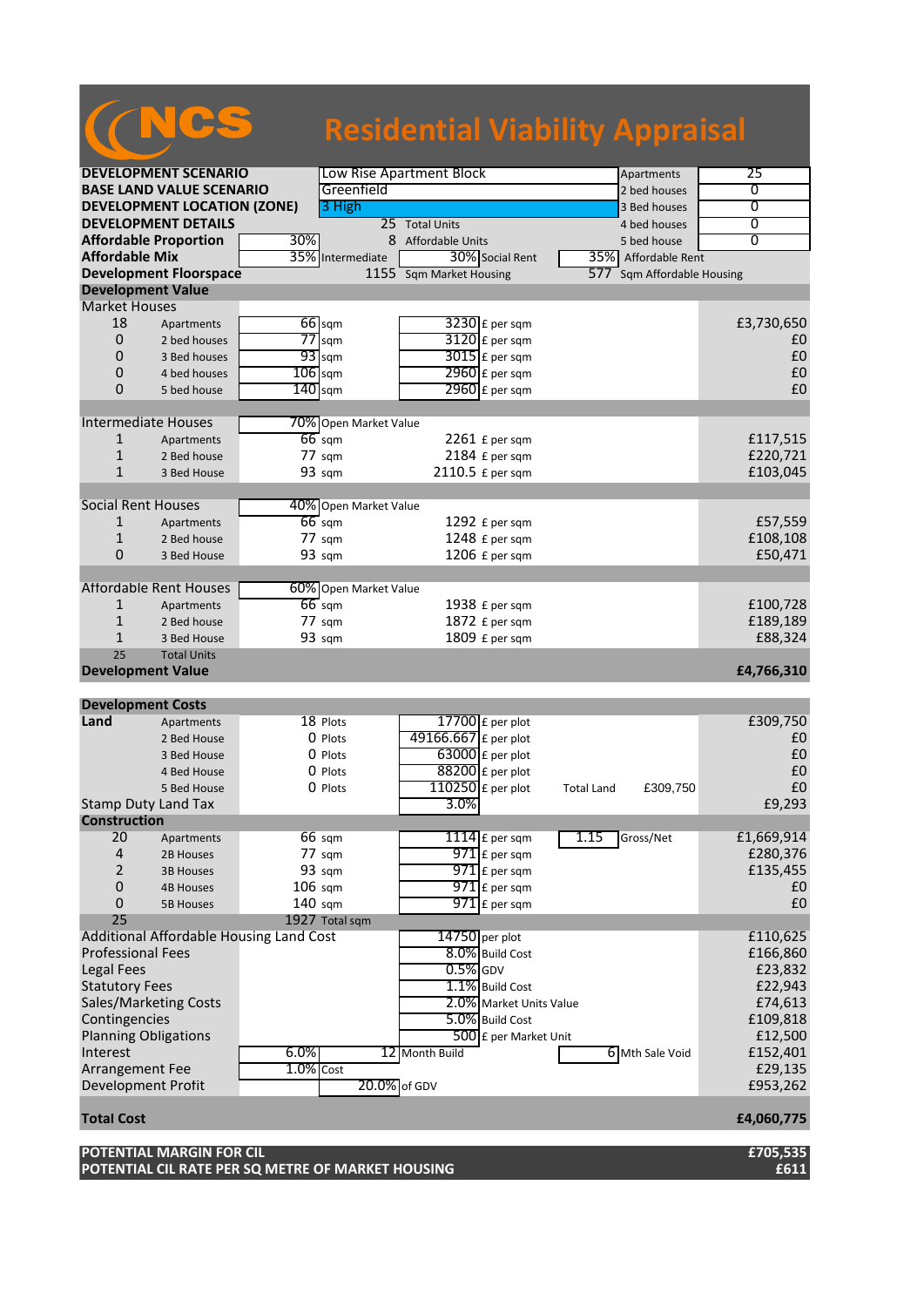|                           |                                         |                |                                        | <b>Residential Viability Appraisal</b> |                         |                   |                        |                   |
|---------------------------|-----------------------------------------|----------------|----------------------------------------|----------------------------------------|-------------------------|-------------------|------------------------|-------------------|
|                           | <b>DEVELOPMENT SCENARIO</b>             |                | Low Rise Apartment Block<br>Apartments |                                        |                         |                   |                        | 25                |
|                           | <b>BASE LAND VALUE SCENARIO</b>         |                | Brownfield                             |                                        |                         |                   | 2 bed houses           | 0                 |
|                           | <b>DEVELOPMENT LOCATION (ZONE)</b>      |                | 3 High                                 |                                        |                         |                   | 3 Bed houses           | $\overline{0}$    |
|                           | <b>DEVELOPMENT DETAILS</b>              |                |                                        | 25 Total Units                         |                         |                   | 4 bed houses           | 0                 |
|                           |                                         |                |                                        |                                        |                         |                   |                        | $\overline{0}$    |
| <b>Affordable Mix</b>     | <b>Affordable Proportion</b>            | 30%            | 8                                      | Affordable Units                       |                         |                   | 5 bed house            |                   |
|                           |                                         |                | 35% Intermediate                       |                                        | 30% Social Rent         |                   | 35% Affordable Rent    |                   |
|                           | <b>Development Floorspace</b>           |                | $1155$ <sup><math>-</math></sup>       | Sqm Market Housing                     |                         | 577               | Sqm Affordable Housing |                   |
| <b>Development Value</b>  |                                         |                |                                        |                                        |                         |                   |                        |                   |
| <b>Market Houses</b>      |                                         |                |                                        |                                        |                         |                   |                        |                   |
| 18                        | Apartments                              | $66$ sqm       |                                        |                                        | $3230$ £ per sqm        |                   |                        | £3,730,650        |
| $\overline{0}$            | 2 bed houses                            | $77$ sqm       |                                        |                                        | 3120 £ per sqm          |                   |                        | £0                |
| 0                         | 3 Bed houses                            | $93$ sqm       |                                        |                                        | $3015$ £ per sqm        |                   |                        | £0                |
| 0                         | 4 bed houses                            | $106$ sqm      |                                        |                                        | 2960 £ per sqm          |                   |                        | £0                |
| $\Omega$                  | 5 bed house                             | $140$ sqm      |                                        |                                        | $2960$ £ per sqm        |                   |                        | £0                |
|                           |                                         |                |                                        |                                        |                         |                   |                        |                   |
|                           | <b>Intermediate Houses</b>              |                | 70% Open Market Value                  |                                        |                         |                   |                        |                   |
| $\mathbf{1}$              | Apartments                              | $66$ sqm       |                                        |                                        | $2261$ £ per sqm        |                   |                        | £117,515          |
| 1                         | 2 Bed house                             | 77 sqm         |                                        |                                        | 2184 £ per sqm          |                   |                        | £220,721          |
| $\mathbf{1}$              | 3 Bed House                             | 93 sqm         |                                        |                                        | 2110.5 £ per sqm        |                   |                        | £103,045          |
| <b>Social Rent Houses</b> |                                         |                | 40% Open Market Value                  |                                        |                         |                   |                        |                   |
| 1                         | Apartments                              | $66$ sqm       |                                        |                                        | 1292 £ per sqm          |                   |                        | £57,559           |
| $\mathbf{1}$              | 2 Bed house                             | 77 sqm         |                                        |                                        | 1248 £ per sqm          |                   |                        | £108,108          |
| 0                         |                                         | 93 sqm         |                                        |                                        | 1206 £ per sqm          |                   |                        | £50,471           |
|                           | 3 Bed House                             |                |                                        |                                        |                         |                   |                        |                   |
|                           | <b>Affordable Rent Houses</b>           |                | 60% Open Market Value                  |                                        |                         |                   |                        |                   |
| $\mathbf{1}$              | Apartments                              | $66$ sqm       |                                        |                                        | 1938 £ per sqm          |                   |                        | £100,728          |
| $\mathbf{1}$              | 2 Bed house                             | 77 sqm         |                                        |                                        | 1872 £ per sqm          |                   |                        | £189,189          |
| $\mathbf{1}$              | 3 Bed House                             | 93 sqm         |                                        |                                        | 1809 £ per sqm          |                   |                        | £88,324           |
| 25                        | <b>Total Units</b>                      |                |                                        |                                        |                         |                   |                        |                   |
| <b>Development Value</b>  |                                         |                |                                        |                                        |                         |                   |                        | £4,766,310        |
|                           |                                         |                |                                        |                                        |                         |                   |                        |                   |
| <b>Development Costs</b>  |                                         |                |                                        |                                        |                         |                   |                        |                   |
| Land                      | Apartments                              | 18 Plots       |                                        |                                        | $20836$ £ per plot      |                   |                        | £364,630          |
|                           | 2 Bed House                             | 0 Plots        |                                        | 57877.778 £ per plot                   |                         |                   |                        | £0                |
|                           | 3 Bed House                             | 0 Plots        |                                        | 74414.286 £ per plot                   |                         |                   |                        | £0                |
|                           | 4 Bed House                             | 0 Plots        |                                        | $104180$ £ per plot                    |                         |                   |                        | £0                |
|                           | 5 Bed House                             | 0 Plots        |                                        | $\overline{130225}$ £ per plot         |                         | <b>Total Land</b> | £364,630               | $\pmb{\text{f0}}$ |
|                           | <b>Stamp Duty Land Tax</b>              |                |                                        | 3.0%                                   |                         |                   |                        | £10,939           |
| <b>Construction</b>       |                                         |                |                                        |                                        |                         |                   |                        |                   |
| 20                        | Apartments                              | 66 sqm         |                                        |                                        | $1114$ $E$ per sqm      | 1.15              | Gross/Net              | £1,669,914        |
| 4                         | 2B Houses                               | 77 sqm         |                                        |                                        | $971$ $E$ per sqm       |                   |                        | £280,376          |
| 2                         | <b>3B Houses</b>                        | 93 sqm         |                                        |                                        | $971$ $E$ per sqm       |                   |                        | £135,455          |
| $\mathbf 0$               | <b>4B Houses</b>                        | $106$ sqm      |                                        |                                        | $971$ $E$ per sqm       |                   |                        | £0                |
| 0                         | <b>5B Houses</b>                        | $140$ sqm      |                                        |                                        | $971$ £ per sqm         |                   |                        | £0                |
| 25                        |                                         | 1927 Total sqm |                                        |                                        |                         |                   |                        |                   |
|                           | Additional Affordable Housing Land Cost |                |                                        | $17363$ per plot                       |                         |                   |                        | £130,225          |
| <b>Professional Fees</b>  |                                         |                |                                        |                                        | 8.0% Build Cost         |                   |                        | £166,860          |
| Legal Fees                |                                         |                |                                        | $0.5%$ GDV                             |                         |                   |                        | £23,832           |
| <b>Statutory Fees</b>     |                                         |                |                                        |                                        | 1.1% Build Cost         |                   |                        | £22,943           |
|                           | Sales/Marketing Costs                   |                |                                        |                                        | 2.0% Market Units Value |                   |                        | £74,613           |
| Contingencies             |                                         |                |                                        |                                        | 5.0% Build Cost         |                   |                        | £110,798          |
|                           | <b>Planning Obligations</b>             |                |                                        |                                        | 500 £ per Market Unit   |                   |                        | £12,500           |
| Interest                  |                                         | 6.0%           |                                        | 12 Month Build                         |                         |                   | 6 Mth Sale Void        | £158,677          |
| Arrangement Fee           |                                         | $1.0\%$ Cost   |                                        |                                        |                         |                   |                        | £29,906           |
| Development Profit        |                                         |                | 20.0% of GDV                           |                                        |                         |                   |                        | £953,262          |
|                           |                                         |                |                                        |                                        |                         |                   |                        |                   |
| <b>Total Cost</b>         |                                         |                |                                        |                                        |                         |                   |                        | £4,144,929        |
|                           |                                         |                |                                        |                                        |                         |                   |                        |                   |

**POTENTIAL MARGIN FOR CIL £621,381 POTENTIAL CIL RATE PER SQ METRE OF MARKET HOUSING £538**